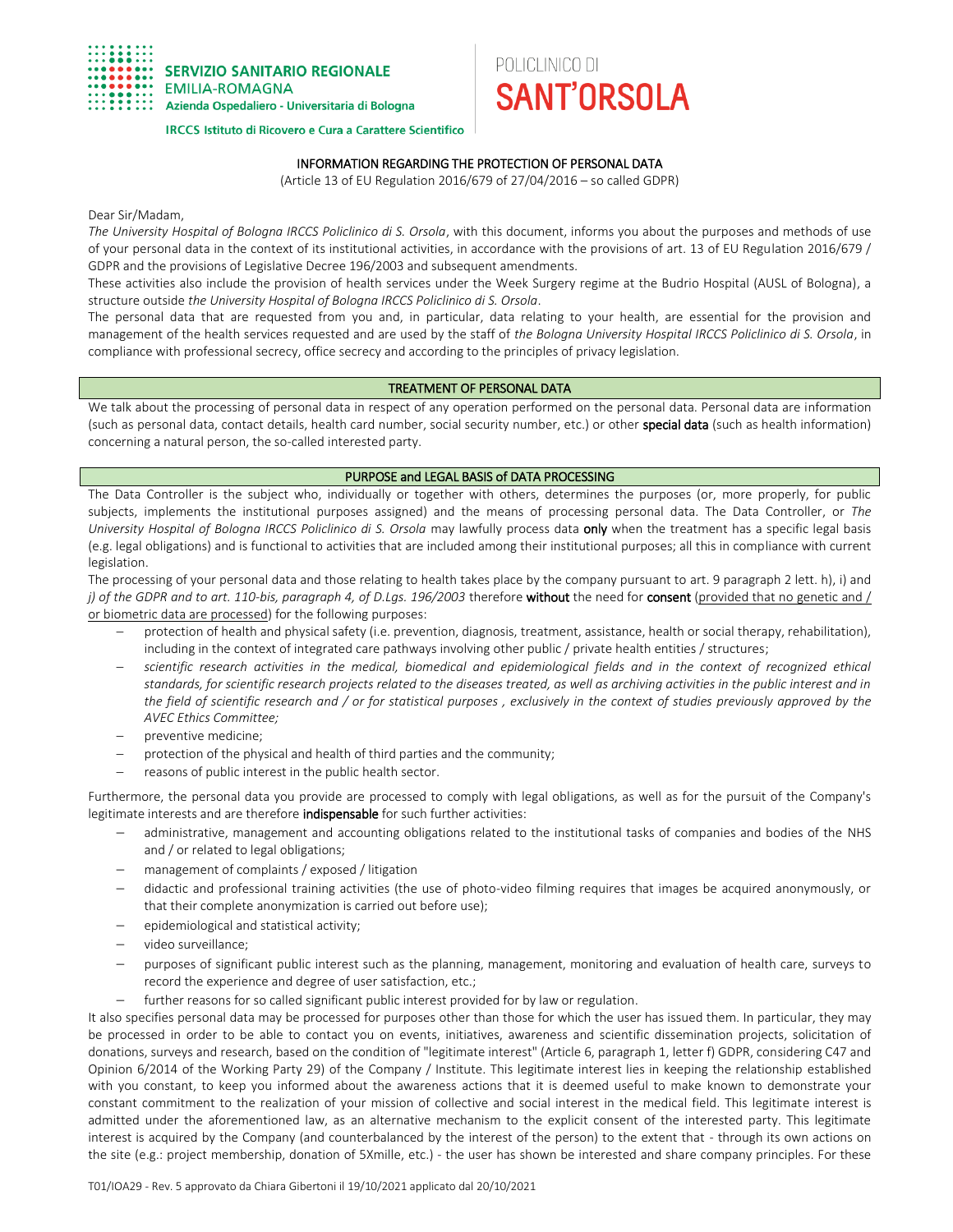

# POLICLINICO DI **SANT'ORSOLA**

#### **IRCCS Istituto di Ricovero e Cura a Carattere Scientifico**

activities, the data will be stored in our archives for the time period necessary to provide these information services. Obviously, this retention period is extended as long as the person's interest in staying in contact with the Company / Institute lasts: if there is no longer interest, it is sufficient that this be communicated to the address dpo@ausl.bologna.it and appropriate technical and organizational measures will be taken to avoid disturbing it and ending the treatment for these further purposes.

*With reference to tele-assistance/telemedicine or also to second opinion/multidisciplinary teams that can find application in the laboratory, diagnostic imaging or in general in other integration paths between metropolitan companies (e.g. Diagnostic Therapeutic Assistance Paths, single metropolitan laboratory, single transfusion metropolitan centre, PACS, etc.) the transmission, also through bidirectional telematic*  links, of data to another healthcare company takes place in compliance with laws and regulations, through the activation of permanently *integrated and shared paths, within which, among the structures involved, a joint ownership or owner / manager relationship is created without the need to acquire specific consent.*

Further specific treatment of health data will be made by making available to the interested party additional information and requesting, if required, a specific and explicit consent. For example, these are related treatments:

- implementation of the Electronic Health Dossier or Electronic Health Record;
- implementation of surveillance systems / pathology registries;
- for scientific research purposes also in the context of clinical trials (except for some specific cases provided for by law);
- $-$  to the treatment of genetic and / or biometric data;
- to the communication of data to the trusted doctor or to other subjects (e.g. SOLE network);
- on-line reporting services

Further specific information will also be available in relation to particular administrative activities involving the treatment of so called details (such as for example information relating to the treatment of reports, information relating to litigation, etc.)

Finally, in the event that an external party carries out activities on behalf of the Company, the processing of the necessary personal data takes place on the basis of a contract that specifies the respective responsibilities in the processing and constitutes the legal basis that allows it. These subjects are identified as Data Processors, and are brought back within the data controller's scope: the provision of personal data to these subjects does not require the consent of the data subject.

## PROCESSING METHOD - USE OF DATA

Your data may be processed on paper or computer, and audio and video modes may also be used; the data is however protected in such a way as to guarantee confidentiality, security and access to specifically authorized personnel.

The data will be used by employees or other subjects who collaborate with the Company (doctors in specialist training, trainees, etc.) all duly designated and authorized by the owner or his referent.

It is possible that personal data may be transferred to subjects of another country, even outside the European Union, if required by a legal obligation or in fulfillment of contractual obligations towards a person in charge of the treatment appointed by the Company, or in scope of research and experimentation activities. Transfers to non-EU countries and international organizations will only be carried out in full compliance with the GPRS, first of all by checking if that country offers an adequate level of data protection; in the absence of this requirement, the data controller or the controller will implement the safeguards to protect the data subject provided for by the RGPD (among these, in some cases, the request for consent to the transfer).

# TIME OF DATA CONSERVATION

Your data will be kept for the time necessary to pursue the purposes for which they were processed, subject to the longer time necessary to comply with legal obligations, due to the nature of the data or document or for reasons of public interest or for the exercise of public powers, taking account of what is defined in the corporate reference document called Massimario waste (T01 / PA40) published on the Company's website (privacy area).

In particular, the data relating to each episode of hospitalization, collected in the relative medical record, are subject to unlimited conservation.

## WHO THE DATA IS COMMUNICATED TO

The data relating to the state of health are not subject to dissemination (i.e. they cannot be disclosed to an indeterminate number of subjects); they may instead be communicated, in the cases provided for by law or regulation, to public and private entities, bodies and institutions for the achievement of their respective purposes. As an example, some subjects are reported to whom the Company can communicate personal data:

- public bodies (other health companies / health organizations) and private individuals (private health facilities, nursing homes), involved in your diagnostic-therapeutic path are entrusted with tasks due to legal obligations or for the pursuit of institutional purposes in the implementation of agreements, contracts and conventions, etc .;
- City of residence;
- Emilia-Romagna Region or Region of residence (if different), for administrative purposes of regional competence (e.g. SDO flows and mobility);
- Social Services of Municipalities for activities connected to the assistance of weak subjects;